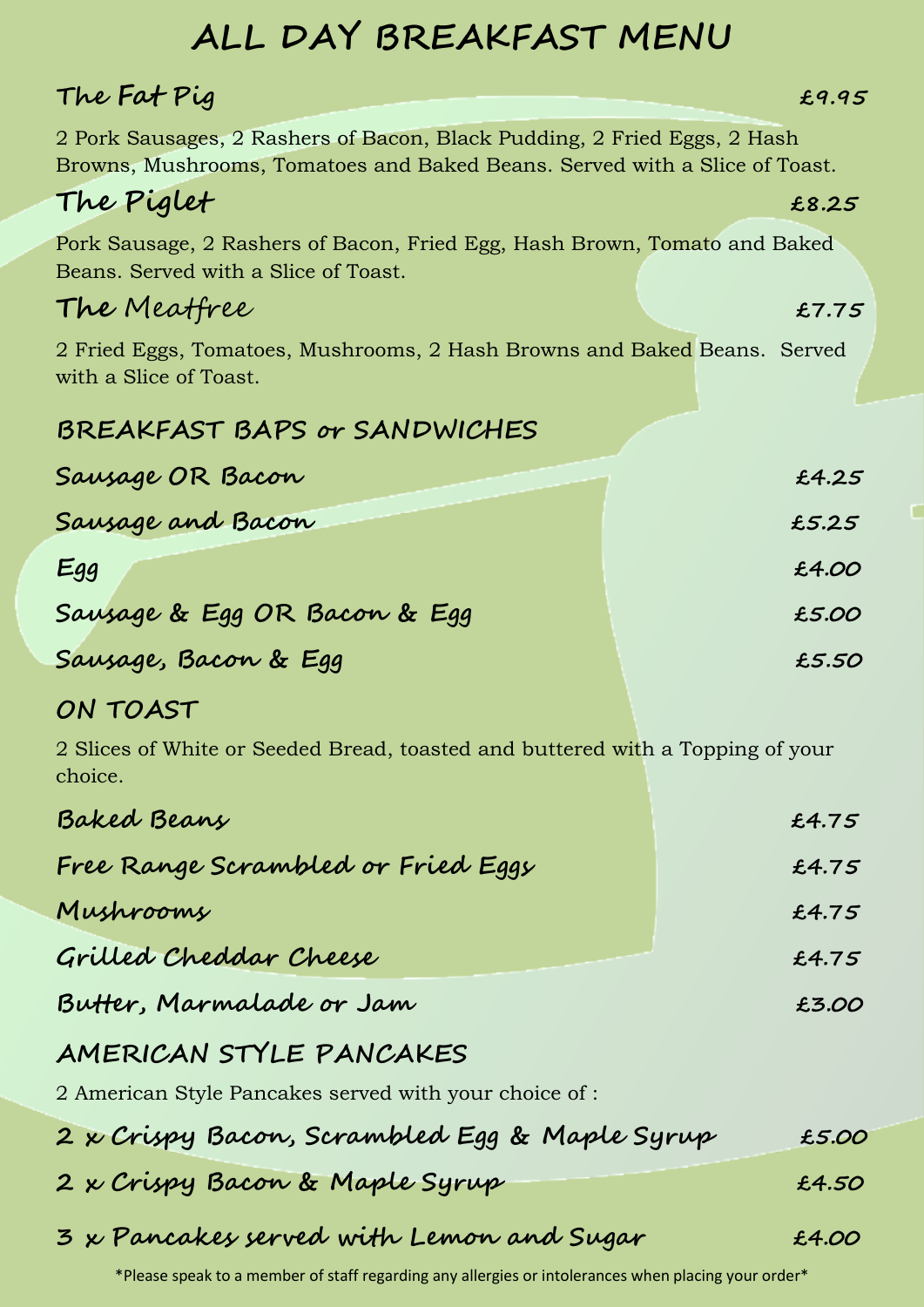# **SNACK MENU**

#### **BURGERS**

#### **Range Burger £8.95**

2 x 4oz Beef Burgers with Bacon and Monterey Jack Cheese served in a bap on a bed of lettuce and tomato with Homemade Coleslaw a choice of relish and a side salad.

#### **Vegetarian Burger £7.25**

A homemade Vegetarian Burger, served in a bap on a bed of lettuce and tomato with homemade coleslaw and a choice of relish and a side salad.

(Please ask for further information)

#### **4oz Beef Burger £4.25**

Plain and Simple in a Bap Add Cheese £1.00

Add Bacon **£1.25**

## **SANDWICHES**

Served on White or Seeded Bread with Tortillas and Salad Garnish

| Cheddar Cheese & Tomato with Homemade Chutney         | £4.95 |
|-------------------------------------------------------|-------|
| Wiltshire Ham with Mild Mustard Mayonnaise            | £5.25 |
| Tuna Mayonnaise                                       | £5.25 |
| 100% Cod Fillet Fish Fingers on a bed of lettuce with |       |
| Tartare Sauce                                         | £6.25 |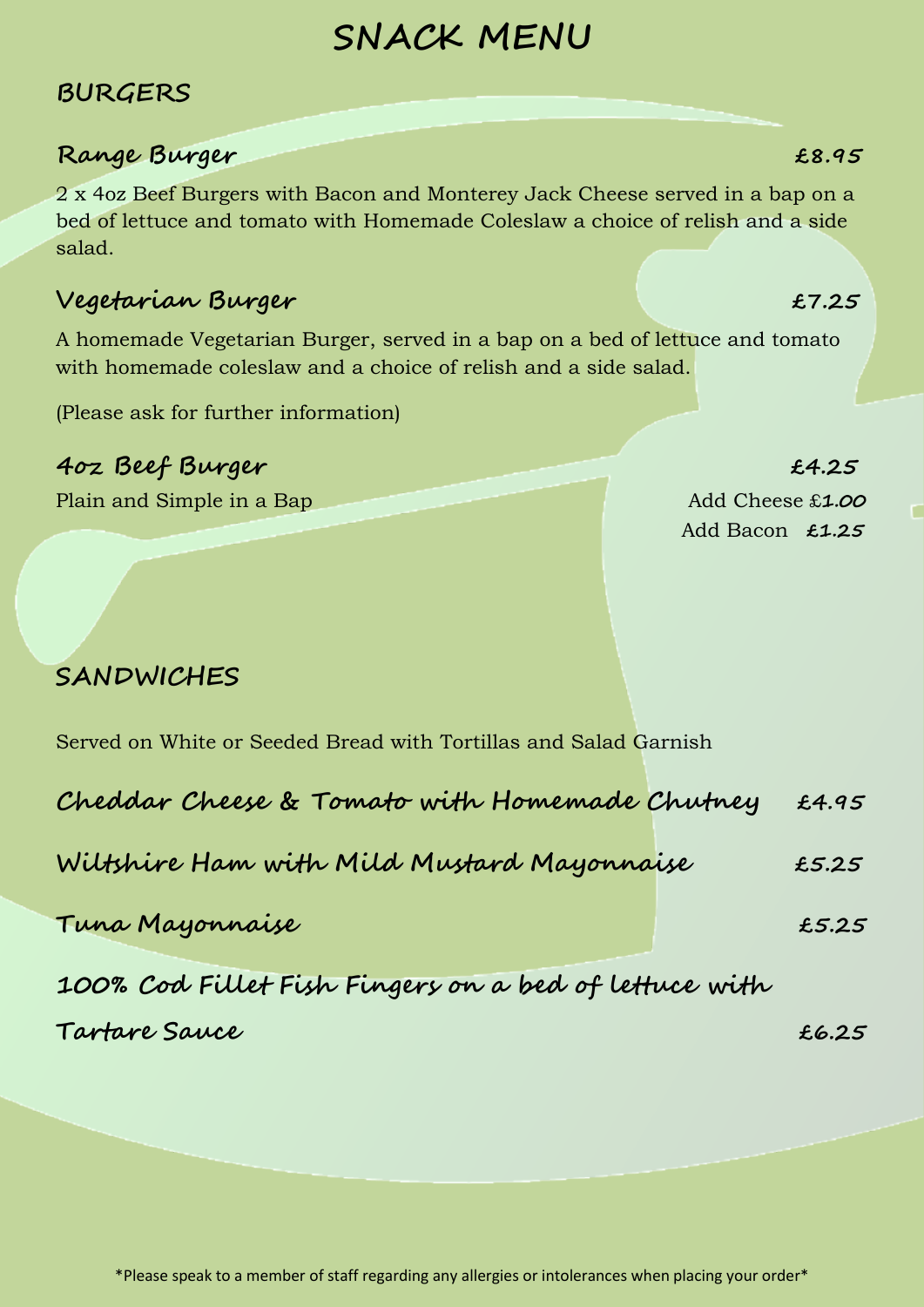# **SNACK MENU**

| <b>HOMEMADE SOUP</b>                | £5.25 |
|-------------------------------------|-------|
| Served with a bread roll and butter |       |
|                                     |       |
| TOASTED TEACAKE                     | £3.75 |
| with Butter & Jam                   |       |
|                                     |       |
| JACKET POTATO                       |       |
| Served with butter & side salad     |       |
| Homemade Coleslaw                   | £5.75 |
| Cheddar Cheese                      | £5.75 |
| Baked Beans                         | £5.75 |
| Bacon and Mushrooms                 | £6.25 |
| Cheddar Cheese & Baked Beans        | £6.25 |
| Cheddar Cheese & Mushrooms          | £6.25 |
| Tuna Mayonnaise                     | £6.25 |

г

#### **TOAST TOPPERS**

Two slices of white or seeded buttered toast with a choice of topping covered in Cheddar cheese and grilled, served with a salad garnish.

| Red Onion Chutney and Cheddar Cheese | £5.50 |
|--------------------------------------|-------|
| Chilli Jam and Cheddar Cheese        | £5.50 |
| Marmite and Cheddar Cheese           | £5.50 |

## **PLEASE SEE OUR BOARD FOR DAILY SPECIALS**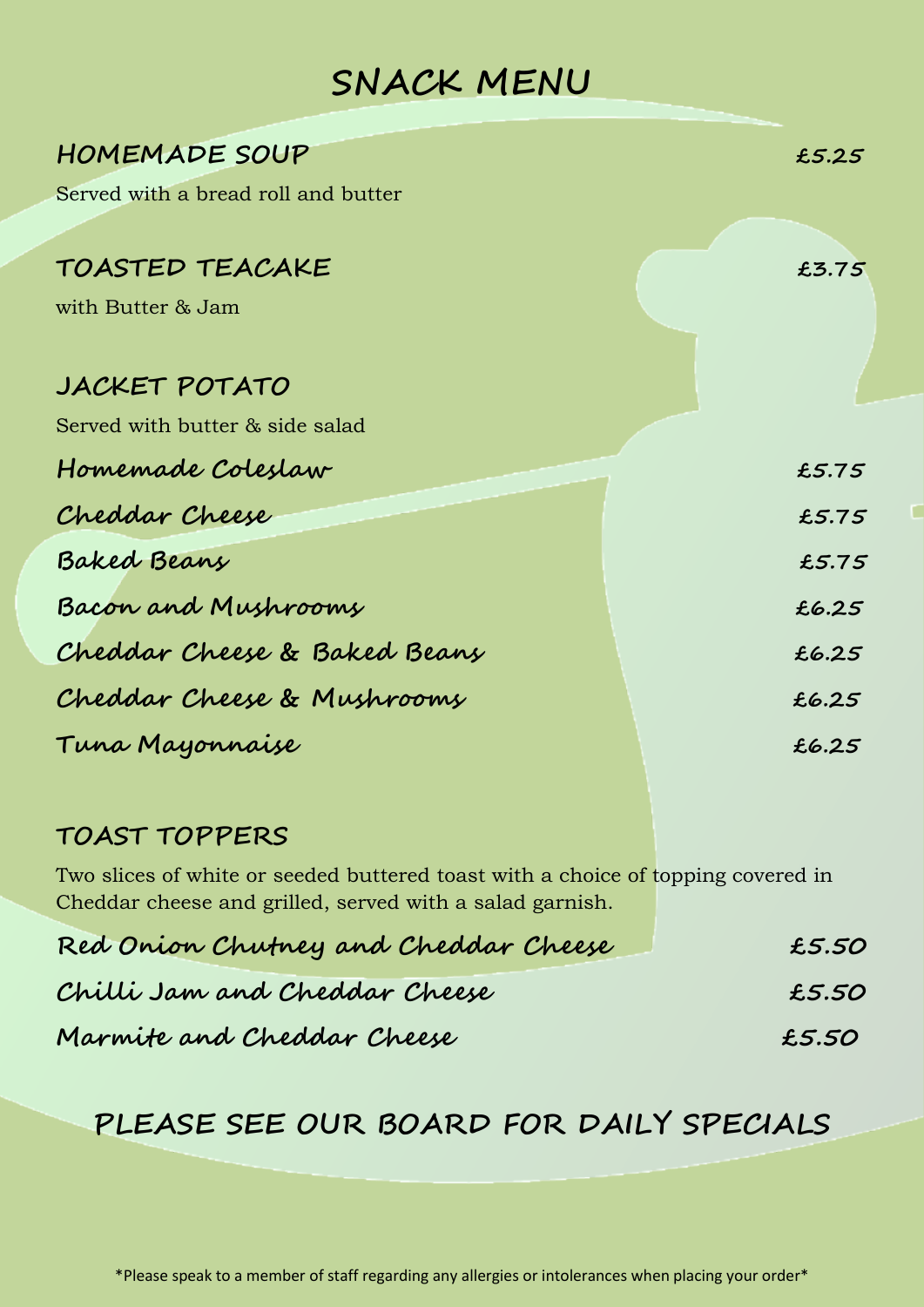# **CHILDRENS MENU**

| MicroPiggy | £4.95 |
|------------|-------|
|            |       |

Choose any 3 Breakfast Items from :

**Sausage, Bacon, Free Range Egg, Mushrooms, Hash Brown,** 

#### **Beans, Tomatoes**

Served with a slice of buttered Toast.

### **SANDWICHES £3.95**

White or Seeded Bread with the choice of one Filling:

**Cheddar Cheese, Wiltshire Ham, Jam or Tuna Mayonnaise**.

Served with Tomatoes, Cucumber Sticks and Tortillas.

## **ON TOAST**

1 Slice of White or Seeded Bread. Toasted and buttered with a topping of your choice.

| Baked Beans                       | £2.75 |
|-----------------------------------|-------|
| Free Range Scrambled or Fried Egg | £2.75 |
| Grilled Cheddar Cheese            | £2.95 |
| Mushrooms                         | £2.95 |
| Butter, Marmalade or Jam          | £2.25 |
|                                   |       |

#### **TOASTED TEACAKE £3.50**

Served with butter and jam

# **AMERICAN STYLE PANCAKES**

#### **2 x Pancakes & Maple Syrup £3.00**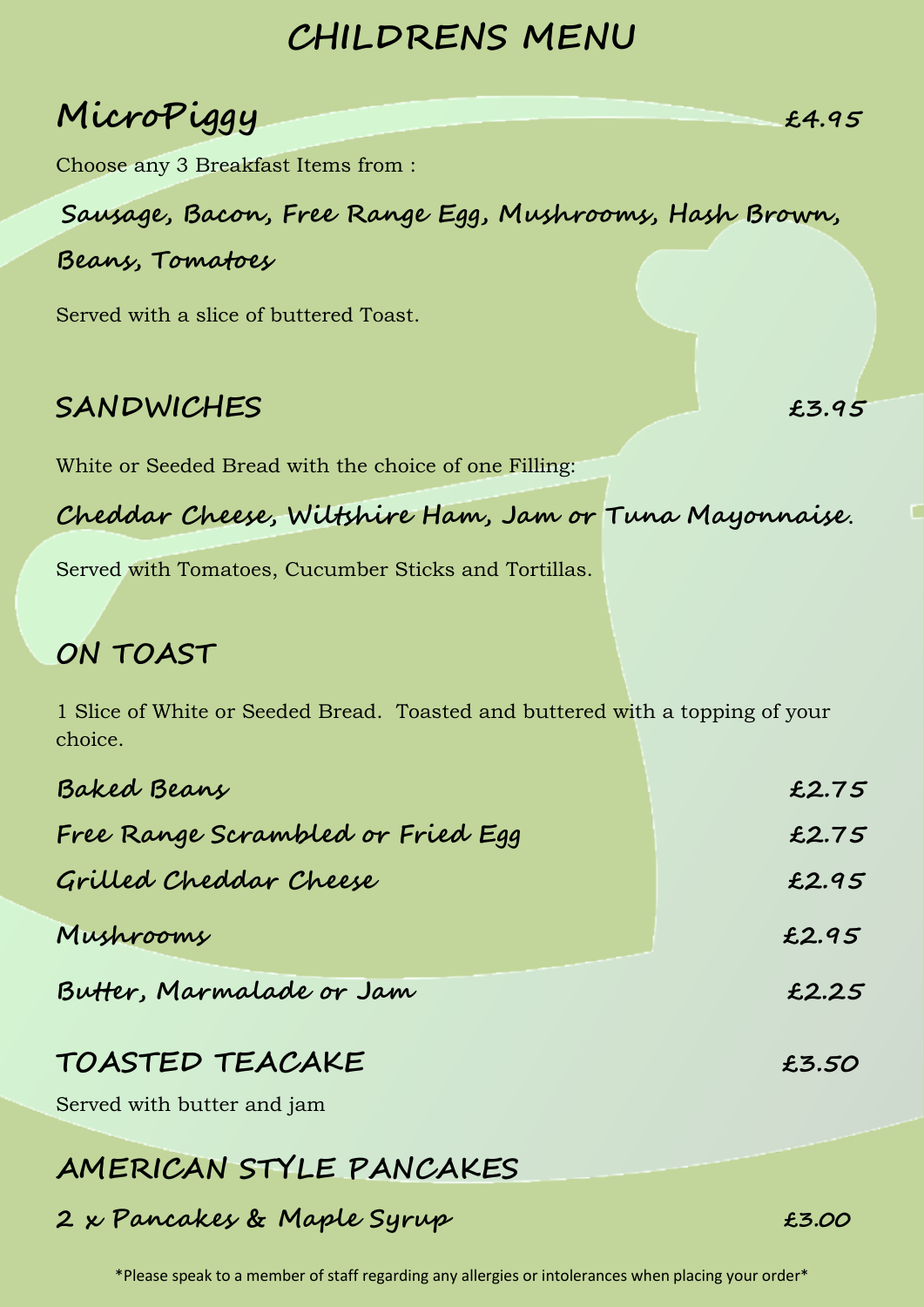# **DRINKS**

# **COFFEE**

| Café Latte           | £2.75 |
|----------------------|-------|
| Café Americano       | £2.30 |
| Cappuccino           | £2.75 |
| Espresso             | £2.20 |
| Café Mocha           | £3.50 |
| Flat White           | £3.25 |
| Iced Latte           | £2.75 |
| Iced Mocha           | £3.50 |
| Extra Shot of Coffee | 90p   |
| Syrup Shot:          | 75p   |
| Caramel              |       |
| Vanilla              |       |
| Gingerbread          |       |
| Hazelnut             |       |

Ċ

**Our coffee is made using a Speciality Blend of 100% selected Arabica Beans from "The Bespoke Coffee Co."** 

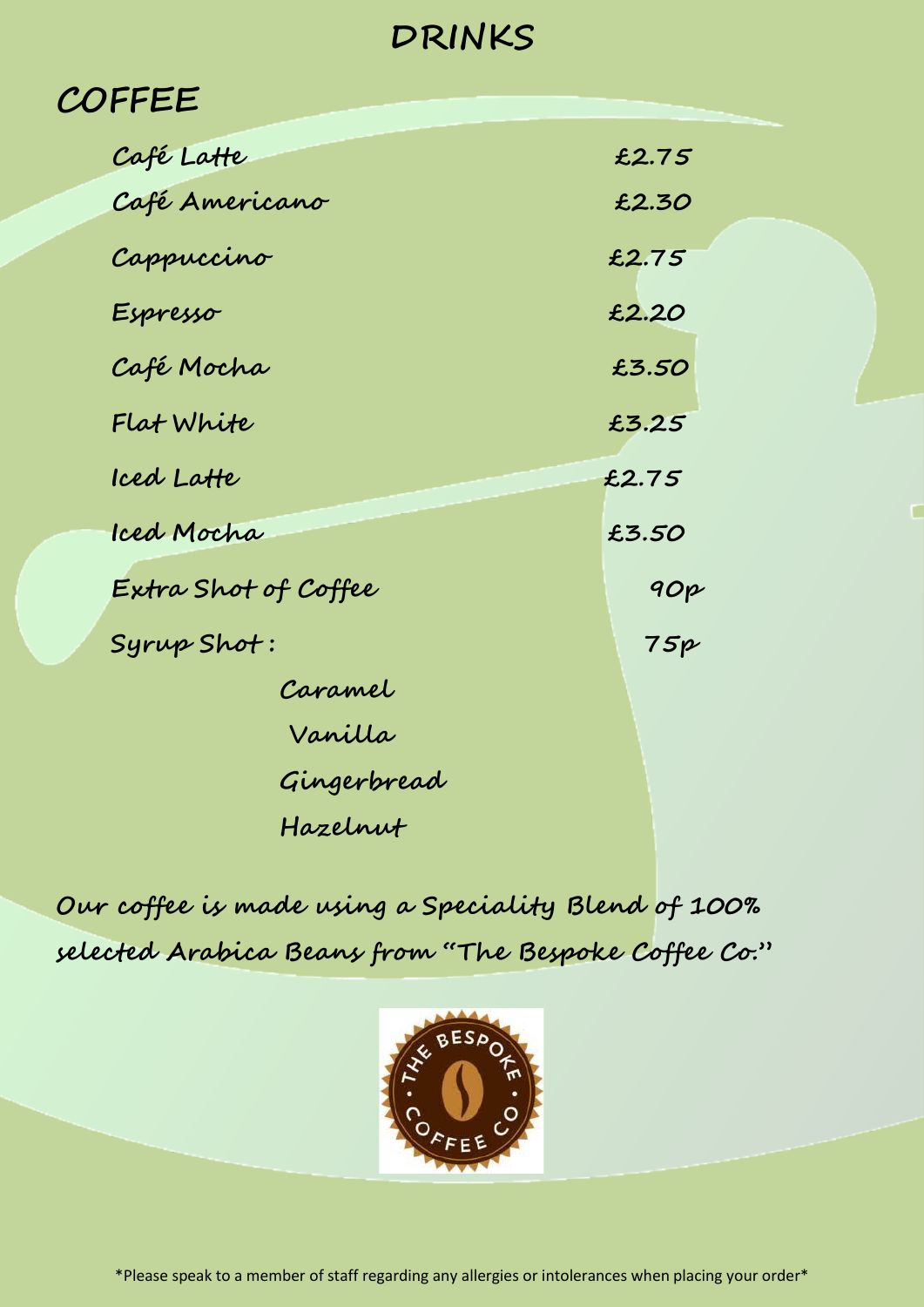# **TEA**

| Mug of Tea            | £2.10 |
|-----------------------|-------|
| Pot of Tea for 1      | £2.50 |
| Pot of Tea for 2      | £4.00 |
| Mug of Speciality Tea | £2.30 |
| Pot of Speciality Tea | £2.75 |
|                       |       |

п

| Hot Chocolate                      | £2.80 |
|------------------------------------|-------|
| Luxury Hot Chocolate               | £3.50 |
| Topped with Cream and Marshmallows |       |
| Ovaltine                           | £2.80 |

# **COLD DRINKS**

 **We have a large selection of cold drinks available please ask at the counter for more information.**